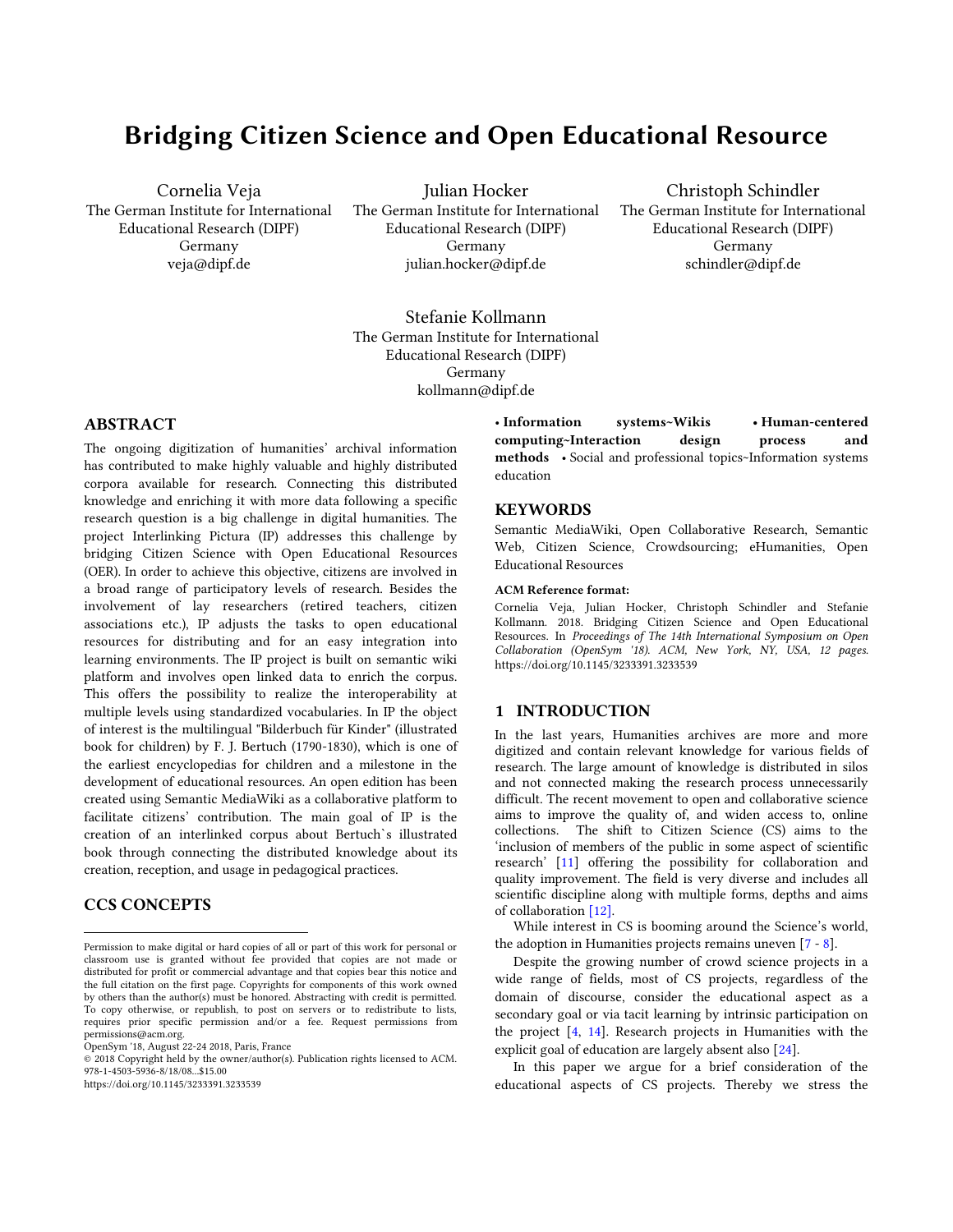potential for creating Open Educational Resources (OER) in CS by bridging the different worlds through semantic technologies to foster interoperability and different usages.

The UNESCO forum of OpenCourseWare defined OER as 'teaching, learning and research materials in any medium, digital or otherwise, that reside in the public domain or have been released under an open license that permits no-cost access, use, adaptation and redistribution by others with no or limited restrictions' [[1\]](#page-11-1). Through a research oriented didactical concept (e.g. research-based learning) the tasks and outcome of citizens' contribution in CS projects becomes potentially OER, which enables the possibility to be integrated into digital learning environments. This approach demands interoperability, which is only slowly becoming a topic of concern in the CS community. A recent study about sharing of data and interoperability issues revels that even perceived as valuable, interoperability is very poorly addressed in CS projects [\[16\]](#page-10-6). Many co-created project stated that interoperability was not a concern, while collaborative and contributory projects address sometimes interoperability at least by adopting of standard vocabularies. The interoperability that goes beyond data, disciplines and information technologies and embraces a plurality of usages (e.g. research, OER, CS) and multiple-layered schemas is still lacking.

Semantic technologies enhance interoperability between different information systems. In CS, Semantic technologies could address major challenges in turning 'the potential of cognitive surplus into a key asset' [[19\]](#page-11-2).

Blending wiki-style versatility and collaboration with lightweight semantic technologies, semantic wikis can offer entirely new opportunities for communication, collaboration, participation and open discourse in science.

We address this lack of research in several ways. First, we consider the experiences from collaborative projects that can provide helpful pointers for designing citizen science activities [\[8,](#page-10-3) [17\]](#page-11-3). Second, to build this bridge between CS and OER we argue further for the use of semantic and open technologies. Third, we discuss the challenges of linking CS and OER against the 5R's framework of OER [\[26\]](#page-11-4). In this respect, we consider a concrete project in Humanities, Interlinking Pictura (IP) as use case for bridging CS and OER.

The aim of the Interlinking Pictura<sup>2</sup> project is to create a scholarly online edition of Bertuch's illustrated book for children (Bilderbuch für Kinder). Around 200 years ago, Bertuch's book (1790-1830) was a milestone of state of the art publishing scientific findings in various domains for children, as educational resources. Over time, many researchers and educators used this book and published scientific studies about Bertuch's world [[6\]](#page-10-7). Metadata along with scans and digitized texts of Bertuch's books were collected from 3 different libraries and gathered to create a digital edition using a Semantic MediaWiki based platform.

The use of this edition targets researchers in history of education interested to study the perceptions and evolvement of pedagogical practice of Bertuch's book over time with the aim of

building a collective digital knowledge base of the children's' book by F. J. Bertuch.

In order to achieve these objectives, the complete work of Bertuch needs to be collected, transcribed, systemized, and analyzed in detail. While this endeavor exceeds the resources for a research project, we advocate citizens to address the scientific challenges of the Interlinking Pictura project. Furthermore, we employ the wiki infrastructure as collaborative tool to gradually involve citizens in scientific research and defined 6 different tasks, each of which requires different levels of citizen's involvement and expertise. These tasks could be used as OER in educational settings.

The work described in this paper provides researchers a framework, tools and methods used in the IP project to easy involve citizens in research process. This process follows a design approach driven by researcher's requirements and aiming at understanding demands and expectations of citizens. The focus is on the interconnection of semantic web technology, citizen science and the collaborative creation of OER. The paper discusses the challenges of collaborative creation of OER and their level of openness using the 5R's framework [[26\]](#page-11-4).

The following section will elaborate the research context, in which this work is set, briefly introducing relevant related works, while [Section 3](#page-3-0) introduces the architecture and the various functionalities offered by the framework on which this approach is based. [Section 4](#page-4-0) presents the project setup while [Section 5](#page-5-0) presents our research methodology and design and describes the outcome of the project from educational perspective. The remaining sections discuss the project outcome, grasp the future work, while the last concludes our research, and end the paper.

## <span id="page-1-0"></span>**2 RESEARCH CONTEXT**

Before discussing the research areas that affect our research approach, we want to clarify the different terms that are used for its description.

## **2.1 Crowd science: Peer Production, Crowdsourcing and Citizen Science**

The literature review stats that Peer Production, Crowdsourcing and Citizen Science are forms of broader term: Crowd Science [\[9,](#page-10-8) [21\]](#page-11-5).

*Peer production* (or mass-collaboration) is a form of ITmediated production that decentralizes both goal setting and execution to networks of individuals or more structured communities. Resources and goods are jointly developed and maintained by a community and shared according to community-defined rules. It relies on [self](https://en.wikipedia.org/wiki/Self-organizing)[organizing](https://en.wikipedia.org/wiki/Self-organizing) communities of individuals where the labor of a large number of people is coordinated towards a shared outcome [\[3\]](#page-10-9). One of the well-known peer-production instances is Wikipedia.

*Crowdsourcing.* Simply defined, crowdsourcing represents the act of an organization taking a function and outsourcing it to a generally large network of people in the form of an open call [\[3,](#page-10-9) [24\]](#page-11-0).

j

 $^2$  https://interlinking.bbf.dipf.de/index.php/Hauptseite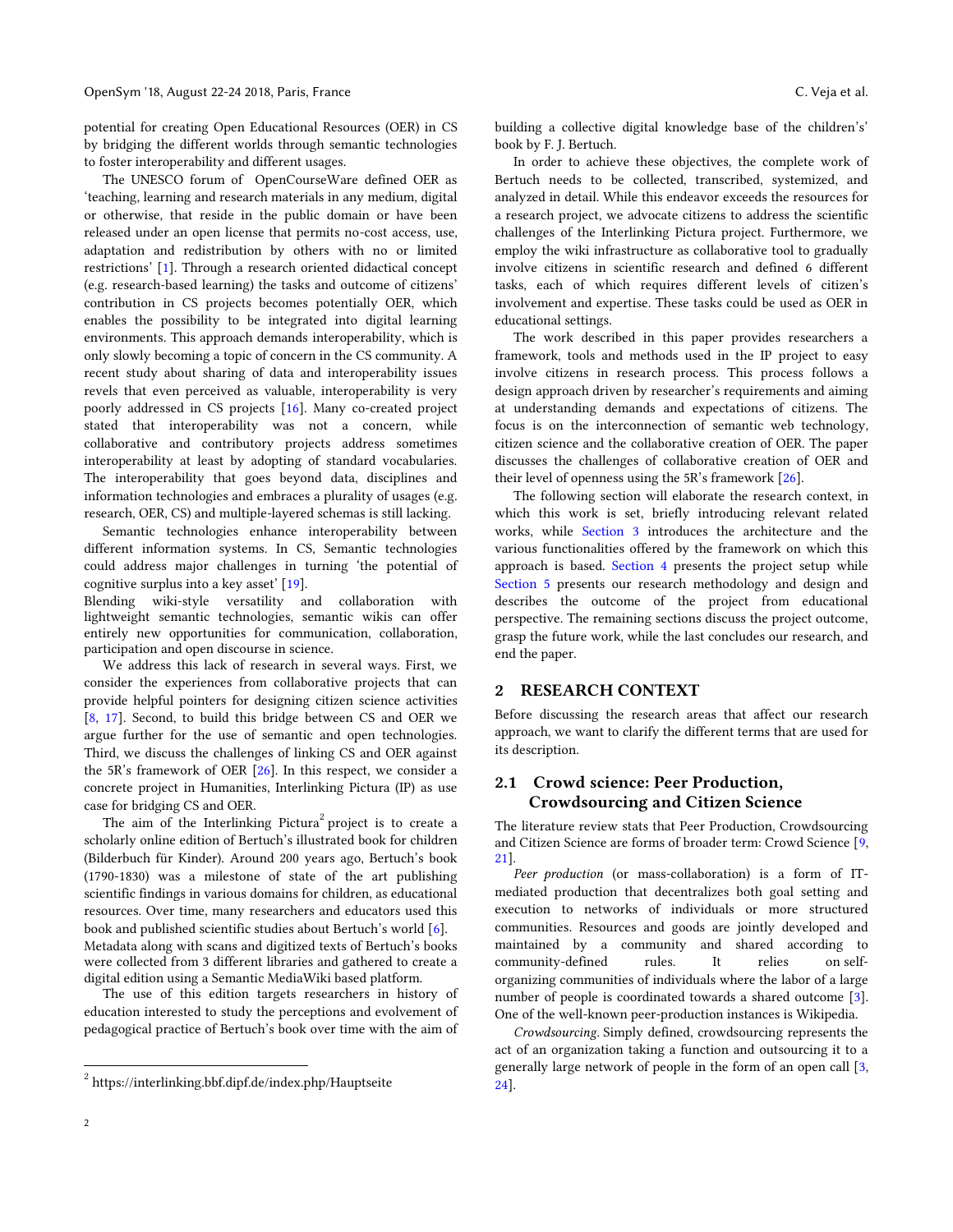Bridging Citizen Science and Open Educational Resource **Open Sym '18, August 22-24 2018, Paris, France** 

Crowdsourcing is a deliberate combination of top-down goals set and initiated by an organization and bottom-up crowdderived processes and inputs [\[21\]](#page-11-5). Certain authors pointed out that when crowdsourcing is collaboratively performed, it takes the form of peer-production [\[9\]](#page-10-8).

In contrast to the peer-production, in crowdsourcing the tasks it involves are pre-specified by the task designer, usually an organization [\[21\]](#page-11-5).

*Citizen Science* (CS) refers to the "inclusion of members of the public in some aspect of scientific research" [[10\]](#page-10-10). The field is very diverse in includes virtually all scientific disciplines along with multiple forms, depths and aims of collaboration [\[7\]](#page-10-2). As a computer-mediated problem solving, idea-generation, tool and production model for organizations, Citizen Science leverages the distributed knowledge found in crowds, through different kind of project types and means such as crowdsourcing (by micro-tasking, open collaboration or tournament-based competitions [\[17\]](#page-11-3)), collaborative or co-created [\[5,](#page-10-11) [24\]](#page-11-0).

Sometimes confused with crowdsourcing, citizen science productions do not represent peer production in the same sense as crowdsourcing and CS projects are not self-organizing [\[24\]](#page-11-0). The most notable difference is that crowdsourcing does not necessarily aim to engage citizens in research projects and a research body does not normally lead that such initiatives, thus it is one of the major techniques employed in citizen science initiatives.

When considered as a tool, method, or form of research collaboration, citizen science is associated with the potential for significant benefits for volunteers, for example, for improving literacy [\[10\]](#page-10-10) or even writing scientific papers.

## **2.2 Semantic Web technologies in research**

A social platform solution, like a semantic wiki, is a promising environment, providing the users with a low level of technological expertise, and easy way to manage machineprocessable knowledge. Semantic wikis yield the creation of added-value services based on the semantics of web pages.

Semantic wikis provide the collaborative environment for users to contribute semantic markup (annotations) and easy-link relations between wiki pages. Annotations are required to refer to an ontological model defining concepts and properties that can be associated to pieces of wiki contents. Generally, those annotations are designed to create instances of domain ontologies and their related properties, whereas several wikis use semantic annotations to provide advanced metadata regarding wiki pages.

A semantic wiki has an underlying model of the knowledge described in its pages, allowing capturing or identifying further information about the pages and their relations. The formalization of the knowledge model should be available as RDFS or OWL, so that machines can process and reason on it.

MediaWiki $^3$  is a form of Social Software web based platform, which enables collaboratively digital content creation, maintenance and information retrieval.

Semantic MediaWiki $\rm{^4(SMW)}$  is a semantically enhanced Wiki engine that enables users to annotate wiki's content with explicit, machine-readable information. It supports adding structured and semantically annotated information into wikis using a specific syntax. SMW is based on a simple and unobtrusive mechanism for semantic annotation.

From the functional point of view, SMW may use and extend the MediaWiki template mechanism by offering to process semantic properties as parameters of the template. On this basis, semantic forms facilitate user input by hiding the complex syntax of the semantic templates.

A SMW based platform gives the opportunity to use a mature already existing framework, extensible and under an open license. SMW offers a modular semantical platform with various extensions, which offers a fundamental affordance of qualitative research for small/medium research projects.

In order to provide the community of practice with the whole array of commodities needed to accomplish the community's goal, SMW, together with bespoke tools make the research process transparent (Open Science). Web platforms based on SMW offer services for semantic annotations, eases formalization of research questions and hypotheses, connectivity and collaborative space, along with the possibility of retracing back the data [\[22\]](#page-11-6).

# **2.3 Open Data and Open Educational Resources**

Open Knowledge International defines Open Data as "data that can be freely used, re-used and redistributed by anyone – subject only, at most, to the requirement to attribute and sharealike" [\[18\]](#page-11-7) is not traditionally considered as Open Educational Resources (OER). In educational and academic contexts, Open Data can be used as an OER to help support the engagement of students and researchers in analyzing and collaborating towards finding solutions for contemporary real-world problems. Nevertheless, Open Data lack of a clear educational embeddedness.

OER include learning content, software tools to develop, use and distribute, and implementation resources such as open licenses. The learning content is educational material of a wide variety, from full courses to smaller units such as diagrams or test questions [\[1\]](#page-11-1). It may include text, images, audio, video, simulations, games, portals and the like. OER can be an important building block for anchoring open science practices in teaching. Additionally, in the context of citizen science, OER materials could be specifically targeted at civil society and furthermore, could be created by citizens for citizens. Wiley described in [\[13,](#page-10-12) [26\]](#page-11-4) the characteristics of OER through the socalled 5R's (Retain, Reuse, Revise, Remix, Redistribute), which

 $\overline{a}$ 

<sup>3</sup> http://www.mediawiki.org/

<sup>4</sup> https://www.semantic-mediawiki.org/wiki/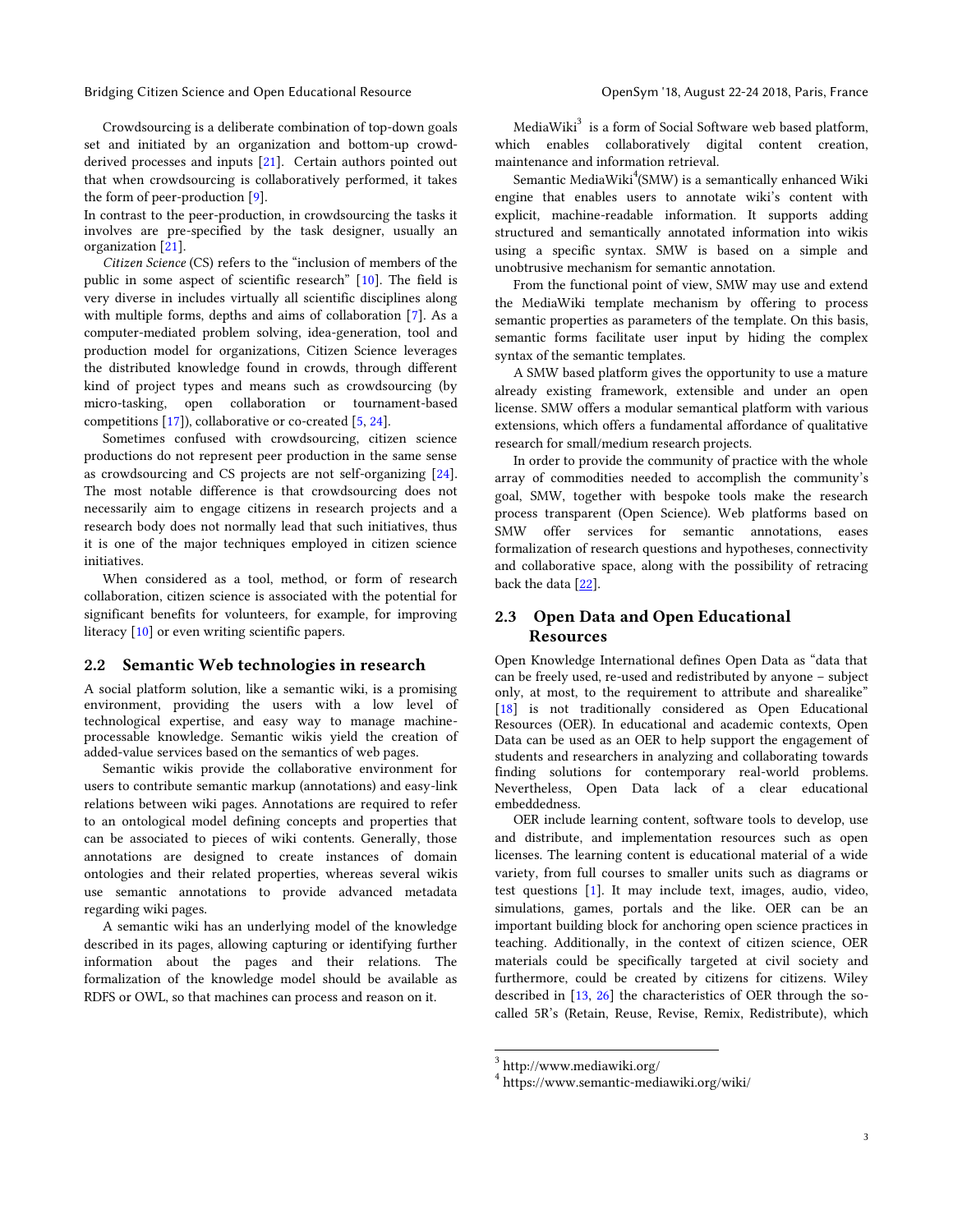specifies a licensing and technical framework for assessing the relative openness of an OER.

## **2.4 Related work**

Many heritage organizations embrace wiki-style platforms as a means to collect contextual knowledge from their user base, as wikis are a way both to facilitate collaborative contributions and to track the history of successive contributions from multiple users [\[19\]](#page-11-2). Certain subsets of the humanities disciplines have developed their own typologies for involving citizens. Most notable among these are the cultural heritage and Galleries, Libraries, Archives and Museums (hereafter GLAM) sectors [\[9\]](#page-10-8) and the form of involvement is crowdsourcing, under various flavors.

To the best of the authors' knowledge, a similar semantic wiki based platform to facilitate the research in Humanities and Education and using citizens as scientists to create open educational resources are very seldom. There are several similar projects dealing with citizen science and educational goal that we will discuss in this section.

CAISE project [\[5\]](#page-10-11) is one of the first projects highlighting public participation in scientific research (PPSR) that discusses aspects of informal science education in relation with Citizen Science. It surveys the citizen science landscape and establishes models for PPSR and also processes, steps, or activities in which the public can be involved.

The last survey shows that in Germany and Austria the CS practice includes several projects in the humanities, particularly historical disciplines [\[20\]](#page-11-8). The main platform for CS research in Germany is the platform 'Bürger schaffen Wissen' <sup>5</sup> which features several projects in the Humanities. One is the digital reconstruction of the city of Leipzi<sup>6</sup> and another is the 'Verein für Computergenealogie e.V.<sup>'7</sup> that uses digital methods for genealogy and transcribe gravestones.

Several projects in eHumanities sought to harness the power of crowdsourcing to facilitate the transcription of the manuscript papers. Examples of this kind of projects are: Shakespeare's world project<sup>8</sup>, the Bentham Project at University College London  $(UCL)^9$  which embraces wiki-style user interface and Mutual Muses $^{10}$ .

Other projects use members of the public for curation, like Trove<sup>11</sup>. This project uses members of the public adding information to records as a method for Libraries to enhance the details of their collections. Trove is tracking also the behavior of the users making these corrections. The British Museum curators worked together with Wikipedians in the "Wikipedian in residence" program for sharing knowledge between amateurs and professionals.

Several projects are using citizens in much more complex actions. An example is exploreAT! <sup>12</sup> , a collaborative transdisciplinary Digital Humanities project created to explore Austria's culture through the language glass. The project intended outcome is to publish linked open data that connects complex features with the global and European knowledge web. The citizens will perform a large range of tasks, from crowdsourcing to co-design. Another example is LitLong<sup>13</sup> project which uses natural language processing technology informed by literary scholars' input in order to text mine literary works set in Edinburgh and to visualize the results in accessible ways.

Over the time, several web platforms were created to support CS projects and activities. Most of these platforms support only micro-tasking like Amazon Mechanical Turk (AMT)<sup>14</sup> , crowdsourcing or collaborative works (Crowdcrafting <sup>15</sup> , Zooniverse  $<sup>16</sup>[23]$  $<sup>16</sup>[23]$ ). They are multi-projects platforms.</sup>

It is worth to recall here two platforms that enable researchers in the sciences and humanities to create, monitor and control complex crowdsourcing projects with minimal effort. The first is MicroPasts<sup>17</sup> - funded by the UK Arts & Humanities Research Council and the second is Curio [\[15\]](#page-10-13). These two platforms serve each a specific project.

Several citizen science projects have the explicit goal education. There projects are mostly in the area of biodiversity [\(Dragonfly Detectives](http://www.gotscience.org/2017/09/can-kids-become-citizen-scientists/)<sup>18</sup>) or environment, as in the summer [program hosted by the Acadia Institute of Oceanography](http://www.acadiainstitute.com/) in Maine. There are no explicit outcomes in the form of open educational resources available.

Our work differs from each of these methods in research subject, objectives and methodology. We combine stakeholder's goals with Semantic MediaWiki technology in order to open and connect various levels of expertise to create an augmented knowledge base by using open educational resources.

# <span id="page-3-0"></span>**3 PROJECT SETUP**

Friedrich Justin Bertuch (1747 - 1822) was a publisher who lived in Weimar, Germany. He published a wide range of works, from magazines to books. His most important work is probably the 'Bilderbuch für Kinder' - illustrated storybook for children. Over the time, he published in several fascicles, as can be seen in **[Figure 2](#page-7-0)**[,](#page-7-0) left. The layout was on all topics the same: a page containing a picture on the first side and then on the following pages the explanations of these drawings. The drawings and the texts together were called "Tafeln" (tables). The book contains 12 volumes; each of the volumes aggregates around 100 'Tafeln'.

 $\overline{a}$ 

 $\overline{a}$ 

<sup>5</sup> http://www.buergerschaffenwissen.de/

<sup>6</sup> http://www.buergerschaffenwissen.de/projekt/altes-leipzig

<sup>7</sup> http://compgen.de/

<sup>8</sup> https://www.shakespearesworld.org

<sup>9</sup> http://www.ucl.ac.uk/bentham-project

<sup>10</sup> https://www.zooniverse.org/projects/melissaagill/mutualmuses

 $\rm ^{11}$  https://trove.nla.gov.au/

 $\frac{12}{12}$ https://www.citizen-science.at/projekte/exploreat

<sup>13</sup> https://litlong.org

 $14$  https://www.mturk.com/

<sup>15</sup> https://crowdcrafting.org/

<sup>16</sup> <https://www.zooniverse.org/>

 $^{17}$ https://crowdsourced.micropasts.org/  $\,$ 

<sup>18</sup> https://dragonflydetectives.wordpress.com/about/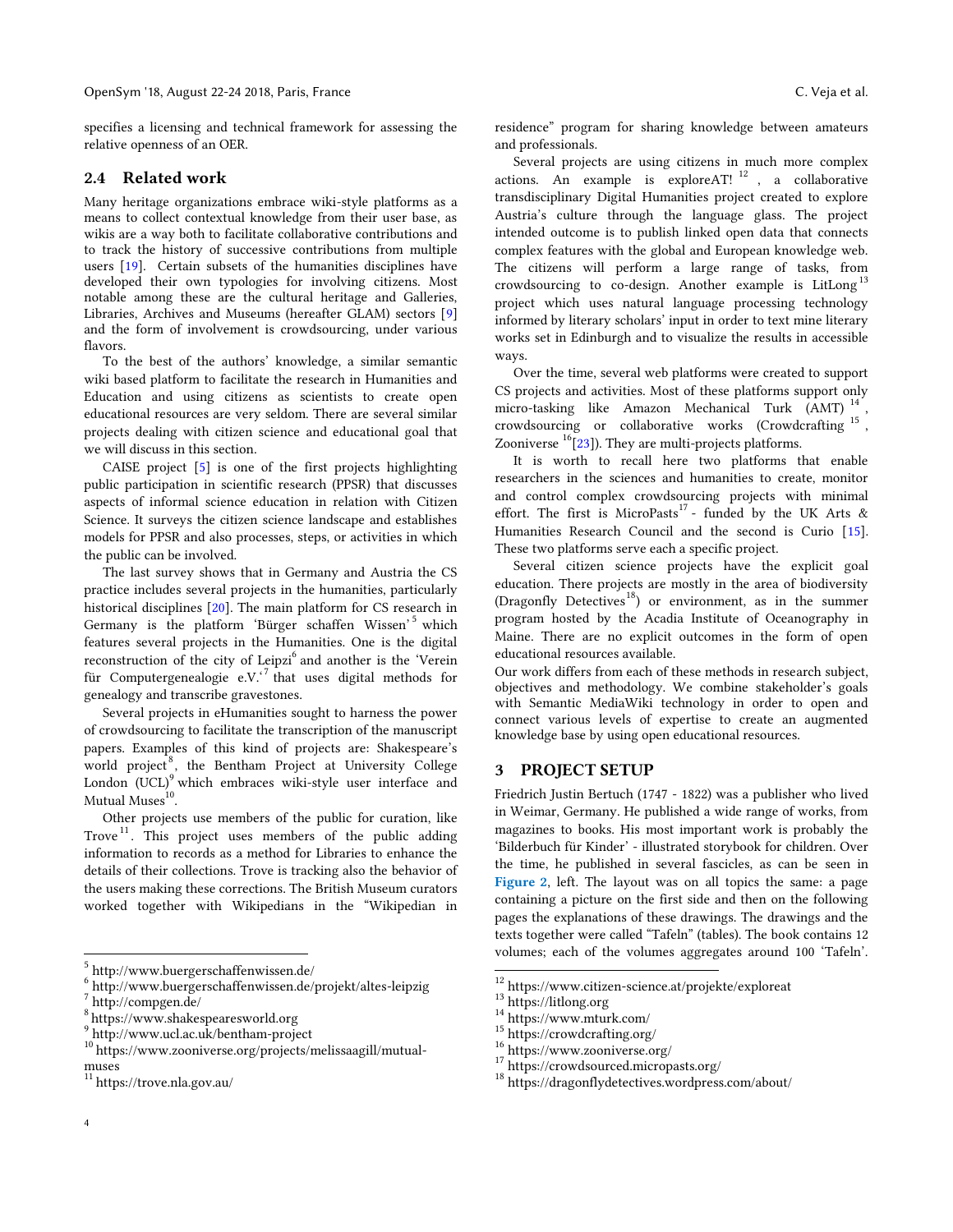Bridging Citizen Science and Open Educational Resource **Community Constructs** OpenSym '18, August 22-24 2018, Paris, France

Since most of 'Tafeln' consist of more than one picture, we cropped them in order to facilitate the picture analysis.

We brought metadata together with scans and digitized texts from different libraries and created a digital edition using SMW. The platform contains around 19.000 images and 45.000 pages. This digital edition offers to researchers in history of education the possibility to study the perceptions and evolvement of pedagogical practice over the time. In order to enhance the knowledge accumulated into wiki, we enable the possibility to involve citizens to collect and validate metadata.

The involvement of CS is stepwise: first, increasing the metadata quality, for instance by linking to external sources or transcribing texts. Second, sharing resources that can be interesting for other researches, and make it discoverable, connected and complete digitalized. The third step is to allow researchers to have an overview of literature about Bertuch and his time. Researchers may use our platform as a starting point of planning their future research. The semantic templates and forms offer an optional affordance via semantic queries to include the topic-related knowledge graph in the current researcher's wiki page. Optional, worker may enable or ignore the platform suggestions.

Due to the flexibility of SMW, customized functions and tools can easily be added pertinent to specific research project goals. Also, SMW empowers users in terms of fast knowledge accumulation and enables to participate in lightweight collaborative ontology design without explicitly stated as such. Therefore, the work within the digital edition could be published directly as open data. In Humanities, researchers usually expect lower technical barriers in using a tool and the SMW based platform helps them to collaborative create a common digital corpus of data and common ontologies.

# <span id="page-4-0"></span>**4 PROJECT ARCHITECTURE: EDUCATIONAL PERSPECTIVE**

The following section describes the architecture of our web platform (see [Figure 1\)](#page-4-1). The web platform development process is stepwise, we explain first how the data was collected via the semantic forms and how specific templates and forms are integrated into the SMW. Secondly, we describe how each entity is processed and how each entity is represented on a wiki page. Thirdly, we tailored templates and tools to enable researchers – professionals and volunteers – to jointly participate to research on Bertuch's illustrated book for children. Finally, we explain how tasks are integrated into the platform, the dependencies and possibility to chain the research workflow.

The main actions involved are: pre-processing of the input, data collection and integration and post-processing.

The input consisted of an XML-export from the library of our partners at the German library for the history of education (BBF), which is part of The German Institute for International Educational Research (DIPF) also.

## **4.1 Pre-processing**

Firstly, after discussions with stakeholders, we designed the ontology for the platform: entities and properties, and establish templates for import. As part of input data filtering step, we extracted entities and properties from an XML export file from the BBF library. We developed a Semantic MediaWiki special tool to import the data automatically to complete this action. In addition, several entities and metadata were extracted and considered.

Part of this step is the planning of tasks for citizens. The purpose of these tasks is creating concepts and relations related



<span id="page-4-1"></span>**Figure 1. Overall architecture.**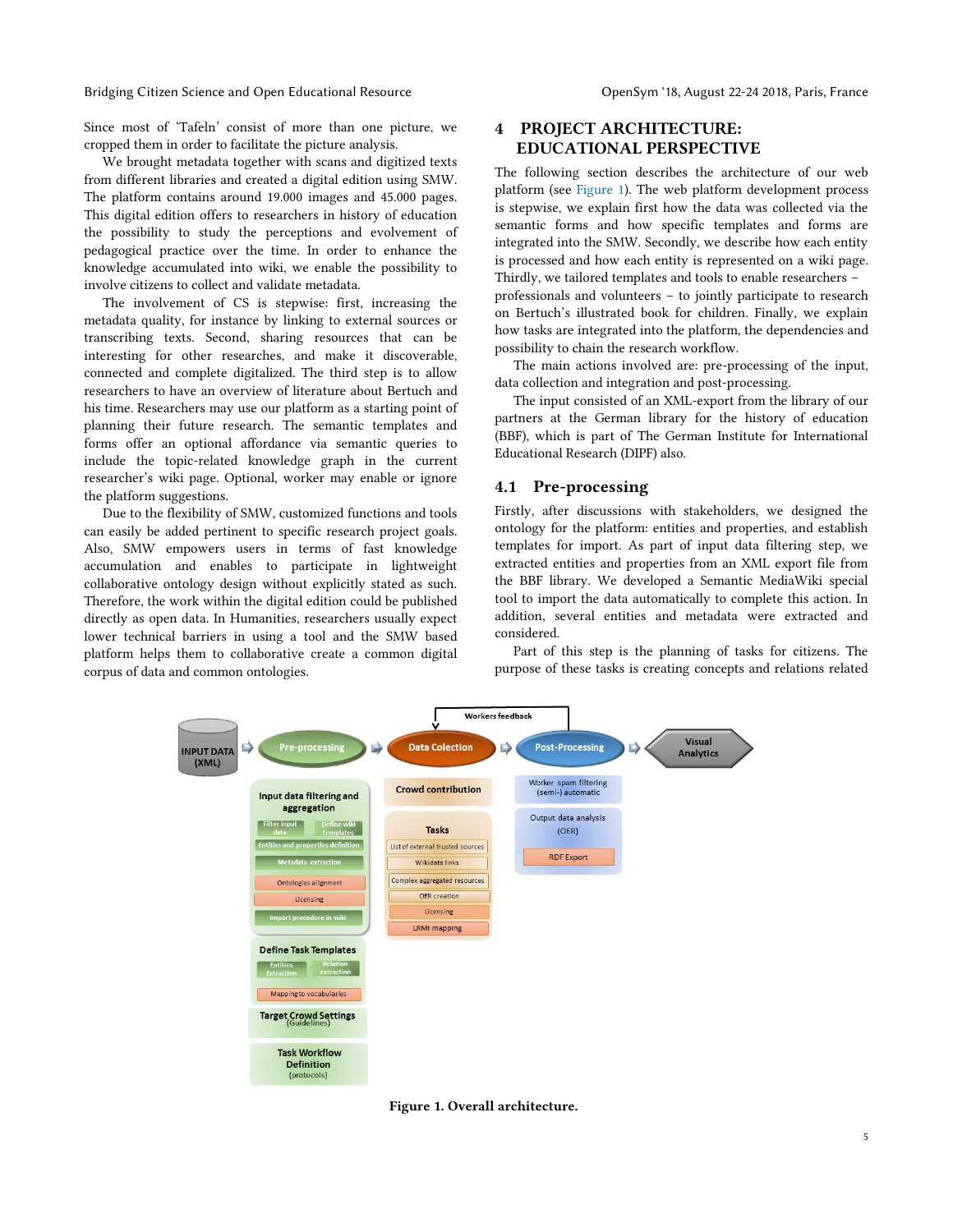#### OpenSym '18, August 22-24 2018, Paris, France C. Veja et al.

The workers consist of both expert crowd, and a general crowd. Each of these crowds interacts with initial set of entities and properties. Nevertheless, a different level of expertise is required. The target crowd settings step entails picking the difficulty of the task according to the guidelines and protocols that platform provided.

Given the collaborative space of wikis, we didn't constraint somehow the access to tasks. We rely on wiki facilities: 'to share the little I know'.

The SMW uses the content templating mechanisms inherited from MediaWiki, under the name of seeding wiki pages.

Using templates is useful for structured input, allowing nontechnical users to add annotations to the wiki without too much effort. SMW use aggregation of properties results into templates, and then an aggregation of templates results into a semantic form.

Semantic forms give an intuitive interface to templates:

- Allow the creation of templates using forms for adding and editing pages,
- Are defined using a mini-scripting language,
- Are created on-the-fly, based on existing data, form definition and the templates that the form outputs.

## **4.2 Data collection and integration**

Researchers with low level of technical expertise can easily edit and create new data on the wiki using semantic forms. For this purpose, SMW also provides an "Edit with Form" option, which allows users to edit each page via user-friendly forms. Each of the form is build up automatically on a semantic template, as the previous step stated.

In order to collect data from citizens, it is imperative to find the necessary motivations for engaging them into contributing. After discussions and qualitative interviews with stakeholders, students and professionals, we established incentives for crowd labor, such as learning and competition with peers. A key requirement was the time flexibility, while target groups of professionals have difficult schedules.

In order to attract and retain crowd on the platform, we plan to enlist top ten contributors on the main project page. Also, we enabled wiki semantic statistics per user, so each of workers knows at some point in time how many contributions they have. The platform states the difficulty of task for each of them and gives guidelines and advices how to complete.

After the task is complete, the rendering phase is responsible of how each user contribution is represented in a wiki page. The rendering phase is accomplished by the corroborative actions of MediaWiki template engine, which translates template calls into wiki text and SMW engine which translate template calls parameters into sematic properties and typed entities.

## **4.3 Post-processing**

We rely on MediaWiki facilities to prevent spams. Also, we plan to employ a semi-automatic check like in Wikipedia to address Spam-filtering.

The platform enables XML import and export of metadata, as genuine facilities of MediaWiki software. Using the SMW facilities, collected data may be exported in RDF format to other

external application or other semantic wikis. An important phase of post-processing step is the users' feedback. This phase allows collecting observations, malfunctionalities and we can 'tune' the templates and guidelines as we collect new requirements.

## <span id="page-5-0"></span>**5 DESIGN APPROACH**

Citizen science is often seen as an informal way to achieve both educational and scientific objectives, and can be seen as a secondary activity to the efforts of museums and science centers in informal education  $[4]$ . In our design approach, both activities have the main importance, since one of the most important goals is to create open educational resources.

We use a mixed methods approach to understand the different demands and expectations of citizens and stakeholders $^{19}$ , as follows:

- a. The top-down approach is based on goal driven management of project and resources combined with coordination analysis in a collaborative environment.
- b. The bottom-up approach is driven by citizen motivation to participate to the project: expert consultation and group focus interested in the subject. We used this approach in tasks' design and it is supported by technological tools.

One of the challenges is to harmonize the scientific goal of the stakeholders and educational goal of the citizens.

In order to address this, the strategy considered to attract target groups by reusing the social network of participants evolving around the Library for the history of education (BBF): retired teachers, students and 'Friends of BBF' group. Students interested in the Digital Humanities are invited also to participate to the platform and learn how to carry out research in and create reusable pieces of educational resources.

#### **5.1 Tasks Design**

j

The tasks design is a result of bottom-up approach driven by researchers' requirements and citizens' expectations. Their actions encompass the tasks categorization in conformity with level of actions performed by citizens and expected outcome (see [Table 1\)](#page-6-0). A comprehensive analysis of the tasks action and level of participation in the inquiry shows that T5 may reuse the outcome of previous tasks and require a higher degree of expertise. Following the methodology exposed by Bonney at al. in [\[5\]](#page-10-11) and Wiggins and Crowston in [\[25\]](#page-11-10) we analyzed the workers performed actions. This analysis helps us to categorize the project at the level of co-created projects; even not all the actions enlisted are always required. Par example, action 'Design data collection methodology' is only sometimes explicitly addressed.

 $^{19}$ https://en.wikipedia.org/wiki/Top-down\_and\_bottomup\_design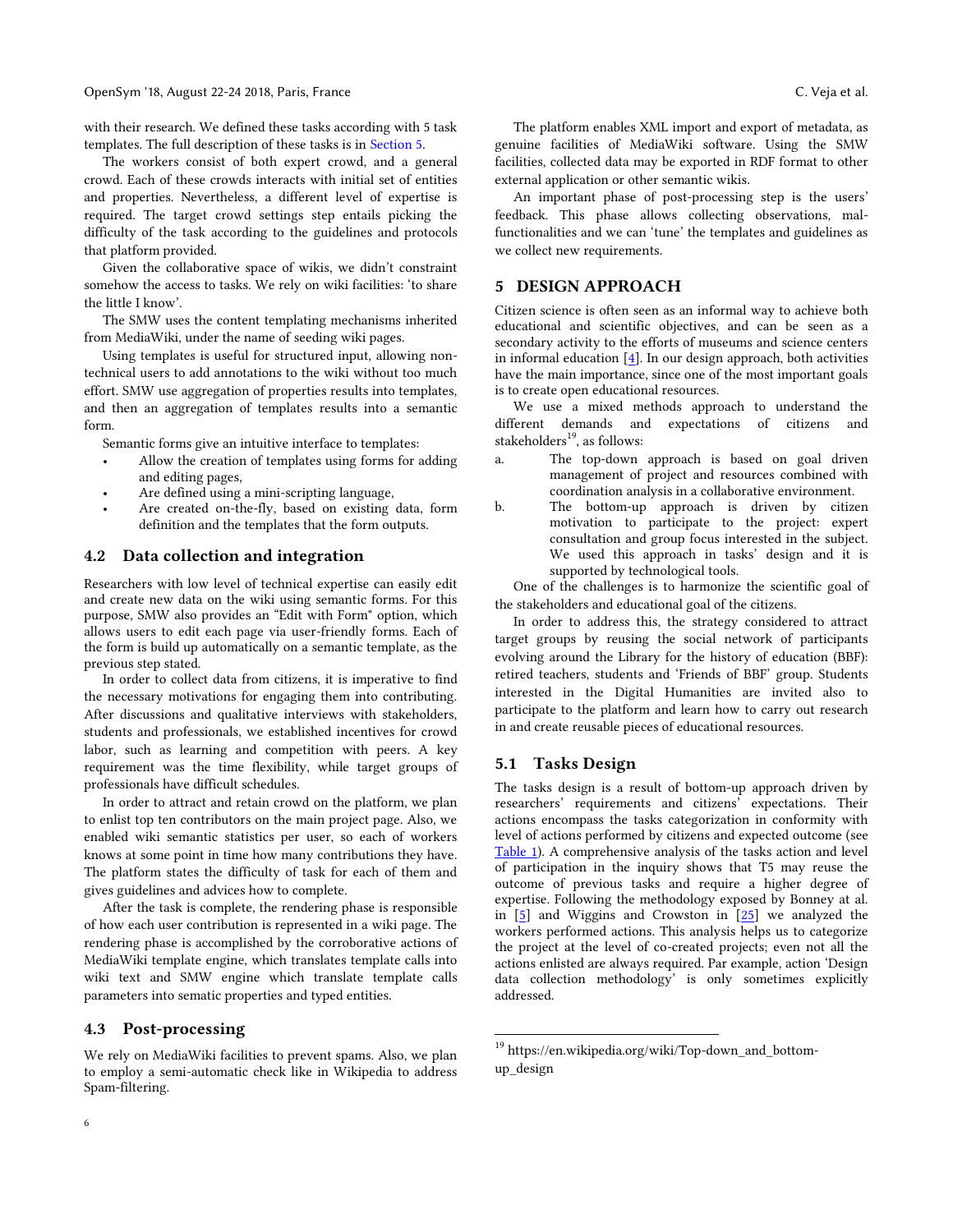Bridging Citizen Science and Open Educational Resource **Open Sym '18, August 22-24 2018, Paris, France** 

In the following paragraphs, we present the full description of tasks and expected outcomes.

|  |  | Table 1. Tasks categorization and their dependencies. |  |  |
|--|--|-------------------------------------------------------|--|--|
|--|--|-------------------------------------------------------|--|--|

<span id="page-6-0"></span>

| <b>Performed actions</b>                    | T1           | T2           | T3           | <b>T4</b>    | T5                                 |
|---------------------------------------------|--------------|--------------|--------------|--------------|------------------------------------|
| Choose or define<br>question(s) for study   |              |              |              |              | X                                  |
| Gather information<br>/resources            | X            | X            | X            | X            | X                                  |
| Develop explanations                        |              |              |              |              | X                                  |
| Design data collection                      |              |              |              |              | S                                  |
| Analyze data                                |              | X            |              | X            | X                                  |
| Interpret data                              |              |              |              | X            | X                                  |
| Disseminate<br>conclusions                  |              |              |              |              | X                                  |
| Discuss results and<br>ask<br>new questions |              |              |              |              | X                                  |
| <b>Task dependencies</b>                    | $\mathbf{I}$ | $\mathbf{I}$ | $\mathbf{I}$ | $\mathbf{I}$ | D. T <sub>2</sub><br><b>T3, T4</b> |

#### **T1: Transcription of translations.**

The first citizen science task is the transcription of translations of the actual texts that are part of the book apart from the pictures. The texts were in French, Italian und English. These texts were OCR-scanned, but not corrected. This task brings back the original intention of Bertuch to have his works translated into multiple languages.

#### **T2: Specifying the connection to Wikidata.**

*Wikidata harvesting.*

Wikidata $20$  is a crowd-sourced knowledge base that maintains information about entities of human knowledge, called items in Wikidata parlance, which can be topics of Wikipedia articles (people, cities, movies, biological entities, etc.) or anything else deemed of interest. Information about an entity is structured as a collection of *statements*, which are pairs consisting of a key, called, *property*, and a *value*, which can be an atomic data value, an item, a property, or some possibly complex structure. Currently, Wikidata contains roughly 25 mio. entities, and 2719 properties. Many properties are quite specific, and apply only to few entities, there are not always structural commonalities among entities. Another challenge is language ambiguity, over the time, the names of many biological entities (animals and flowers) changed. Workers are invited to search first Wikipedia for the appropriate entity that match Bertuch's intended term for a specific entity and link to Wikidata item.

j

Following guidelines, they collect information and explicit which biological entities were described in Bertuch's work and give an overview of the 18th century knowledge's level as reflected in the book. The outcome of this task is at least a link to a Wikidata entry. An automatic process using Wikidata API could harvest information about that entity and write it in wiki, using a semantic template.

#### **T3: Literature about Bertuch and his work.**

At the advent of 18th century, there were many other authors publishing encyclopedias. Bertuch was a famous publisher of his time; along with "Bilderbuch für Kinder", his publications consist of magazines and various kinds of literature. The goal of this task is to have an overview of all these works, since this work was not addressed yet.

The task outcome is an index of prior works which Bertuch used in his encyclopedia, along with other works influenced by Bertuch. Citizens are invited to collect literature of that time and in the best case link to digitized versions of work. This task will help other researchers who want to do the other complex tasks.

# **T4: Literature review: predecessors and successors.**

Earlier research showed that many pictures of the book were copied or at least inspired from other sources  $[6]$ .

In the 18th century it was not easy to get pictures of exotic places and animals, so the editors re-used other sources for their paintings. At that time, were also many other encyclopedias published. Citizens are invited to make these connections visible, while provide also a link to each picture of the predecessors' work. A variation of this task is regarding successors' work. Other authors re-used the illustrations of Bertuch's book for their own projects.

#### **T5: Custom Research**

Traditional library services lack in users –sources interactions. This holds still true for professional researchers that want to work with these sources. A partners' requirement is regarding the affordance to use the platform for their customizable research. This request is addressed by providing sematic templates with minimal design constraints and gives the possibility to everyone interested in further research about Bertuch and his works.

#### **5.2 Creation of open educational resources**

Using the open structure of a wiki, the researchers are able to create their own research questions and answer them using wiki resources. One of the challenges in CS projects is the strategy to attract users and retain them into project.

One of the target groups is formed by lectures in the (digital) humanities who teach information literacy or methods of the humanities research. By providing clear documentation we allow lecturers that lack the technical expertise to set up a similar system to also use digital methods in their courses.

<sup>20</sup> https://www.wikidata.org/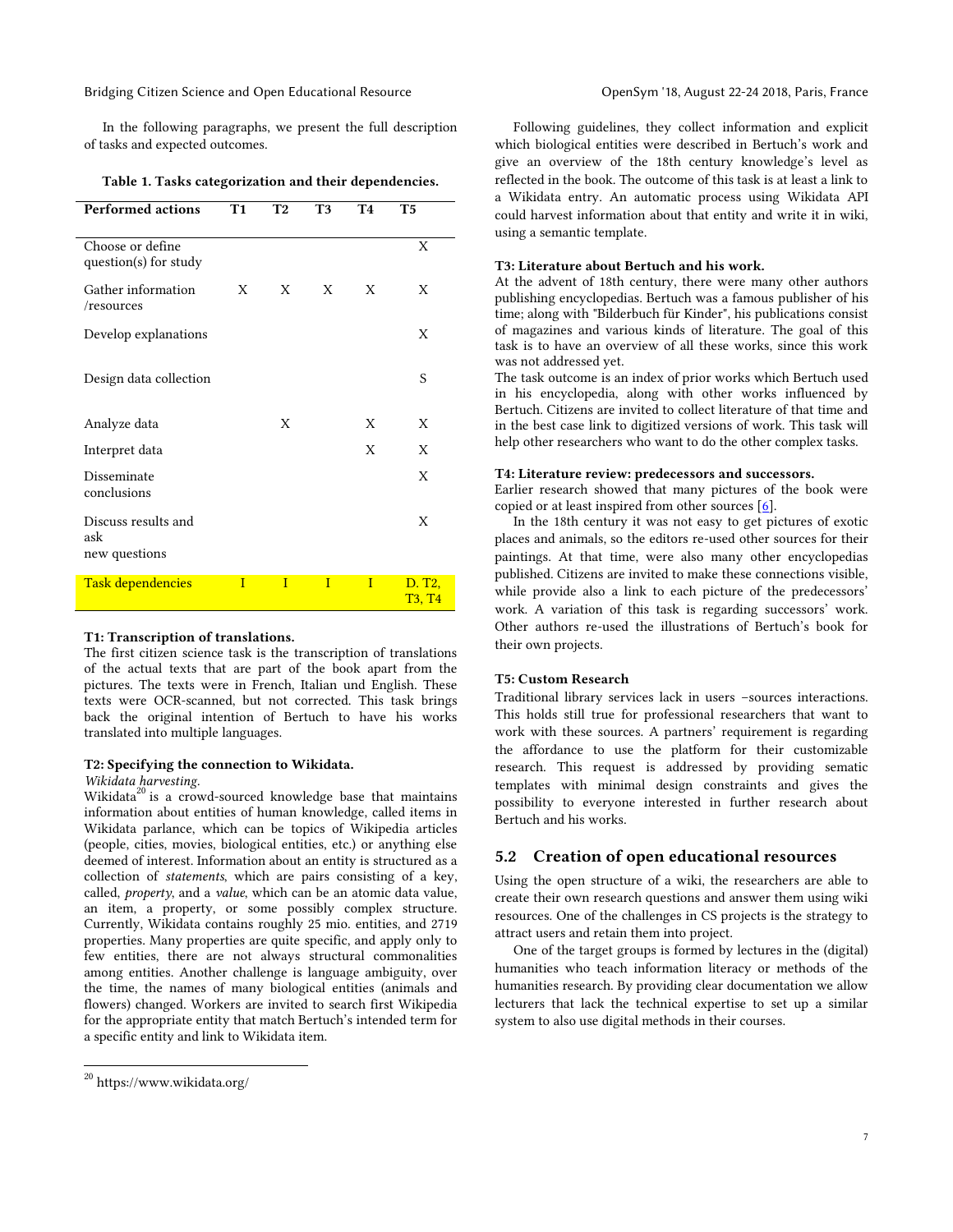|                                                                                                                                                                                                               | Exemplar Erscheinungsjahr 1801, Band 1                                                                |                                                                                                                                                                                                                                                                                                                                                                |                                                  |
|---------------------------------------------------------------------------------------------------------------------------------------------------------------------------------------------------------------|-------------------------------------------------------------------------------------------------------|----------------------------------------------------------------------------------------------------------------------------------------------------------------------------------------------------------------------------------------------------------------------------------------------------------------------------------------------------------------|--------------------------------------------------|
|                                                                                                                                                                                                               |                                                                                                       | Der Elefant                                                                                                                                                                                                                                                                                                                                                    |                                                  |
|                                                                                                                                                                                                               |                                                                                                       | Der Elefant wird auf der ersten Tafel im ersten Band zusammen mit dem Kamel vorgestellt.                                                                                                                                                                                                                                                                       |                                                  |
| E Exemplar Erscheinungsjahr 1801,<br><b>Band 1</b>                                                                                                                                                            | <b>昆</b> Exemplar                                                                                     | Er wird im strengen Profil nach rechts blickend gezeigt. Sein Rüssel ist leicht                                                                                                                                                                                                                                                                                |                                                  |
| 324 March 26                                                                                                                                                                                                  | BBF ID: 00000001ber                                                                                   | geschwungen, die Stoßzähne sind groß und gebogen, die Stirn fällt leicht zurück. Der<br>Rücken ist zum Gesäß abfällig, die Vorderbeine enden in handähnlichen Füßen mit<br>ausgeprägten Zehen, bei den Hinterbeinen ist die Fußform nicht so stark ausgeprägt.                                                                                                 |                                                  |
| BILDERBUCH<br>FOR KINDER                                                                                                                                                                                      | Erscheinungsjahr: 1801                                                                                | Auffällig sind die massiven Vorderbeinen mit sehr hoch angesetztem Kniegelenk und die<br>beiden senkrechten Falten oberhalb der Beine                                                                                                                                                                                                                          |                                                  |
| ship on Times, Mean, Room, Fission, Howitz, To<br>and afternoon date to an antich probably interesting the state final state for No.a., the North<br>with the following index generally pollutions, and moved | Band: 1<br>Umfang: 100 Bl., ungez. Bl.                                                                | Die Kolorierung zeigt bei allen Exemplaren ein graues Hautbild - mit leichten<br>Schattlerungen: der Scan aus Weimar ist eher dezent koloriert, das Berliner Exemplar ist<br>kräftiger, das Heidelberger hat einen Einschlag ins bräunliche.                                                                                                                   |                                                  |
| <b>Bibliota Square,</b><br>E. L. Borrandh.                                                                                                                                                                    | Sprache: ger, fre                                                                                     | Auf allen Exemplaren steht der Elefant auf einem grünlichen Untergrund mit deutlicher<br>Schattierung.                                                                                                                                                                                                                                                         | Tafel I. Bd I. 1790. (Exemplar Weimar)           |
| <b>Charles Minister Commissioner</b>                                                                                                                                                                          | Besitzende   Bibliothek für Bildungsgeschichtliche Forschung<br>Einrichtung: Berlin                   | Kopfform und die kleinen Ohren lassen auf einen asiatischen Elefanten schließen.                                                                                                                                                                                                                                                                               |                                                  |
| Erfer Band.                                                                                                                                                                                                   | Bertuch-Bilderbuch für Kinder enthaltend eine                                                         | <b>Reschreibender Text</b>                                                                                                                                                                                                                                                                                                                                     |                                                  |
| Zuever Auflage                                                                                                                                                                                                | angenehme Sammlung von Thieren, Pflanzen,<br>Gehörtzu Bertuch: Blumen, Früchten, Mineralien, Trachten | Größe: 10 bis 14 Fuss hoch (3 bis 4,2m) und 16 1/2 Fuss lang (5m)                                                                                                                                                                                                                                                                                              |                                                  |
| W . I<br>In Variage des Indickers : Comprehen spot-                                                                                                                                                           |                                                                                                       | Lebensdauer: fast 200 Jahre<br>Wikipedia: älterster Elefant im Zoo 86 Jahre alt, (Elefant &)                                                                                                                                                                                                                                                                   |                                                  |
|                                                                                                                                                                                                               |                                                                                                       | Besonders treu und sehr gelehrig und geschickt.                                                                                                                                                                                                                                                                                                                |                                                  |
|                                                                                                                                                                                                               | fre                                                                                                   | Habitat: Afrika und Asien, in Herden von mehr als 100 bis 1000 Stück                                                                                                                                                                                                                                                                                           |                                                  |
|                                                                                                                                                                                                               |                                                                                                       | Wikipedia: Herden umfassen 8 bis 30 Tiere, im 19. Jh. soll es Herden von bis zu 100 Tieren<br>gegeben haben (Asiatischer Elefant a)                                                                                                                                                                                                                            | Tafel I, Bd I, 1801. (Exemplar Berlin)           |
| <b>Enthaltene Tafeln</b>                                                                                                                                                                                      |                                                                                                       |                                                                                                                                                                                                                                                                                                                                                                |                                                  |
|                                                                                                                                                                                                               | Tafeln                                                                                                | Vorläufer                                                                                                                                                                                                                                                                                                                                                      |                                                  |
|                                                                                                                                                                                                               |                                                                                                       | Die Abbildung entspricht spiegelverkehrt der ersten Tafel aus Cochins Portefeuille. Auch<br>diese Tafel enthält zusätzlich die Darstellung eines Kamels, allerdings werden noch drei<br>weitere kleine Tiere vorgestellt.<br>Eine ähnliche Bildung des Vorderbeins sieht man bei einer Raffaelzeichnung von Hanno,<br>einem Elefanten im Besitz von Papst Leo. |                                                  |
| Vierfüssige Thiere in<br>Vierfussige Thiere aus<br>heissen Ländern<br>heissen Ländem                                                                                                                          | Vogel die nicht fliegen<br>Drey Walfisch-Arten<br>Der Seidenwurm mit<br>seinen Verwandlungen          |                                                                                                                                                                                                                                                                                                                                                                | 53<br>Tafel I. Bd I. 1801. (Exemplar Heidelberg) |

<span id="page-7-0"></span>**Figure 2. To the left, an Exemplar (part of Volume) wiki page, to the right the outcome of task T5.**

An important aspect is the level of openness of OER and how this is supported by the SMW based platform. The 5Rs framework allows a formalization of the level of openness, and it was considered at the design level.

One of the primary benefits of an OER is that it can be adapted to the needs of specific learning settings. In order to facilitate this, the 'R's of 'revise' and 'remix' are necessary. And for revisions and remixing to be legal, a license that permits derivatives is necessary. At the design level, it was established the degree to which the OER to be open, and we used 'CC BY NC SA' to license the OER accordingly. This states than OER can be revise and remix for non-commercial purposes and the derivative works will be shared under the same license. Users can redistribute and disseminate data and reuse these in different learning contexts. Also, they can remix and combine information about Bertuch's books, remix the tasks descriptions, combine outcome of tasks with external sources (linked open data).

The SMW based platform enables several technical aspects that make OERs easier to revise and remix, and consequently affect the level of openness of an OER.

Retain specifies the possibility to own a copy of the OER. Technically, this aspect is covered by XML and pdf export from the platform. For semantic web reuse, RDF export is provided also. OERs will be easy to revise or remix technically as they are easy editable via semantic forms. There is no need of special technical skills to use semantic forms. For any registered user, the access to the source file is also provided.

## **5.3 Ontology description**

Ontologies are designed to define concepts and relationships related to the knowledge base. In SMW based platforms, semantics are formally defined using the OWL DL based upper level ontology: Semantic Wiki Vocabulary and Terminology  $(SwiVT)^{21}$ . This ontology gives the possibility to reuse and aggregate knowledge among different semantic wikis. This ontology includes the most basic terms involved in the markup metadata model used by SMW. SMW reuses the MW "Category" namespace to define classes. A wiki page may be declared as an instance of a class. The semantic properties are declared via annotation mechanism directly in wiki page. The semantic wiki based platform allows citizens to formulate their custom research questions and answers them based on already collected data or other means. The outcome of this task is a resource that could be used as an open educational resource. See **[Figure 2](#page-7-0)**, right, the research outcome about elephant.

j

<sup>&</sup>lt;sup>21</sup> http://semantic-mediawiki.org/swivt/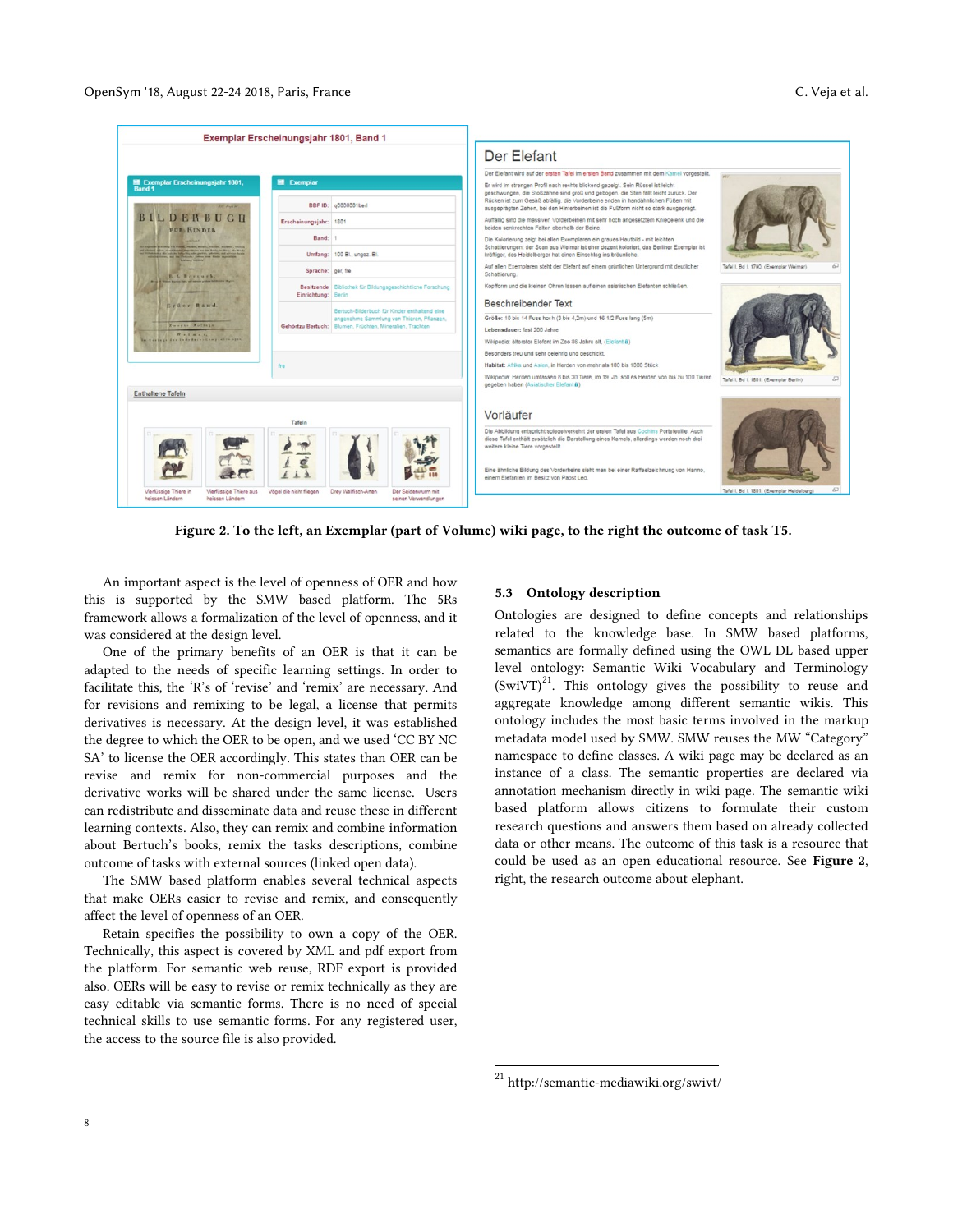#### Bridging Citizen Science and Open Educational Resource **Open Sym '18, August 22-24 2018, Paris, France**



**Figure 3. Overall ontology.**

The IP wiki core ontology is the result of the metadata import into wiki, enriched with new entities and properties. Citizens' work helps designing and structuring IP's extended ontology. In fact, interacting with SMW based platform, citizens can enrich the ontology by creating new attributes and entities. This ontology is the conceptual model specific IP topic, used to model the wiki pages about project knowledge. **Fehler! Verweisquelle konnte nicht gefunden werden.** presents IP overall ontology. Entities like *Literature*, *Open Research Tasks*, *Wikidatalink* belong to the extended ontology created via citizens' work. This ontology is dynamically developed, following the incremental way of research in Humanities and the research steadily refinement.

We mapped semantic properties to standard vocabularies and ontologies, where this is appropriate: dcmiterms<sup>22</sup>, foaf<sup>23</sup>, bibo<sup>24</sup>,  $owl<sup>25</sup>$ .

# **5.4 Addressing interoperability issues: Mapping to LRMI Vocabulary**

The Learning Resource Metadata Initiative  $(LRMI)^{26}$  [\[2\]](#page-10-14) has been adopted by http://schema.org and aims to establish an open standard for adding semantic mark-up to online learning resources. Using the LRMI vocabulary enables easier discovery of content by search engines and other organizations. Thus, mapping concepts from the project underlying ontology to the LRMI vocabulary contributes towards a model of consistent organization and discovery of content.

LRMI provides a generic framework for describing learning resources, which is independent from certain educational frameworks. To this end, LRMI introduces the concept *AlignmentObject* and the *educationalAlignment* property [\[2\]](#page-10-14). The

 $\overline{a}$ 

*AlignmentObject* is an abstract concept mapped to educational levels, subjects and topics. The *educationalAlignment* links a learning resource with an educational concept. The *AlignmentObject* class provides an *alignmentType* property that describes the type of alignment being specified.

In order to feed search engines with metadata about learning resources and the open educational resources, semantic markup is added to the wiki pages of a content item, i.e. an image. The next example demonstrates how to embed markup using *alignmentType*, *educationalFramework* and *educationalAlignment*. A wiki page categorized as open educational resource is associated to an instance of OER class instance. The content of the *alignmentType* property indicates that 'wiki page title' is an educational level.

| Example of wiki page content                                                                                                                                              |
|---------------------------------------------------------------------------------------------------------------------------------------------------------------------------|
| <div></div>                                                                                                                                                               |
| <h1>Recherche Elefant</h1>                                                                                                                                                |
| <p>Resource type: lesson, learning activity</p>                                                                                                                           |
| $-p$ >Target audience: teachers                                                                                                                                           |
| <p>Educational level: 7</p>                                                                                                                                               |
| <p>Location: <a href="https://interlinking-pictura.semantic-&lt;/th&gt;&lt;/tr&gt;&lt;tr&gt;&lt;th&gt;cora.org/index.php/Recherche - Elefant">Recherche - Elefant</a></p> |
| $\langle$ a> $\langle$ p>                                                                                                                                                 |
| $\langle$ /div $\rangle$                                                                                                                                                  |
|                                                                                                                                                                           |
| With added microdata that becomes:                                                                                                                                        |

| <div itemscope="" itemtype="http://schema.org/CreativeWork"></div> |
|--------------------------------------------------------------------|
| <h1 itemprop="name"> Recherche Elefant </h1>                       |
| <p>Resource type:</p>                                              |
| <span itemprop="learningResourceType">lesson</span> ,              |
| span itemprop="learningResourceType">learning>                     |
| $activity <$ /span $>>$ /p $>$                                     |
| <p>Target audience:</p>                                            |
| span itemprop="audience" itemscope                                 |
| itemtype="http://schema.org/EducationalAudience">                  |
| -span itemprop="educationalRole">teachers.                         |
| $\langle$ /p>                                                      |
|                                                                    |

 $^{22}$ http://www.dublincore.org/documents/dcmi-terms/

<sup>23</sup> http://www.foaf-project.org/

<sup>24</sup> http://www.bibliontology.com/

 $^{25}$  https://www.w3.org/OWL/  $\,$ 

<sup>26</sup> http://www.lrmi.net/the-specification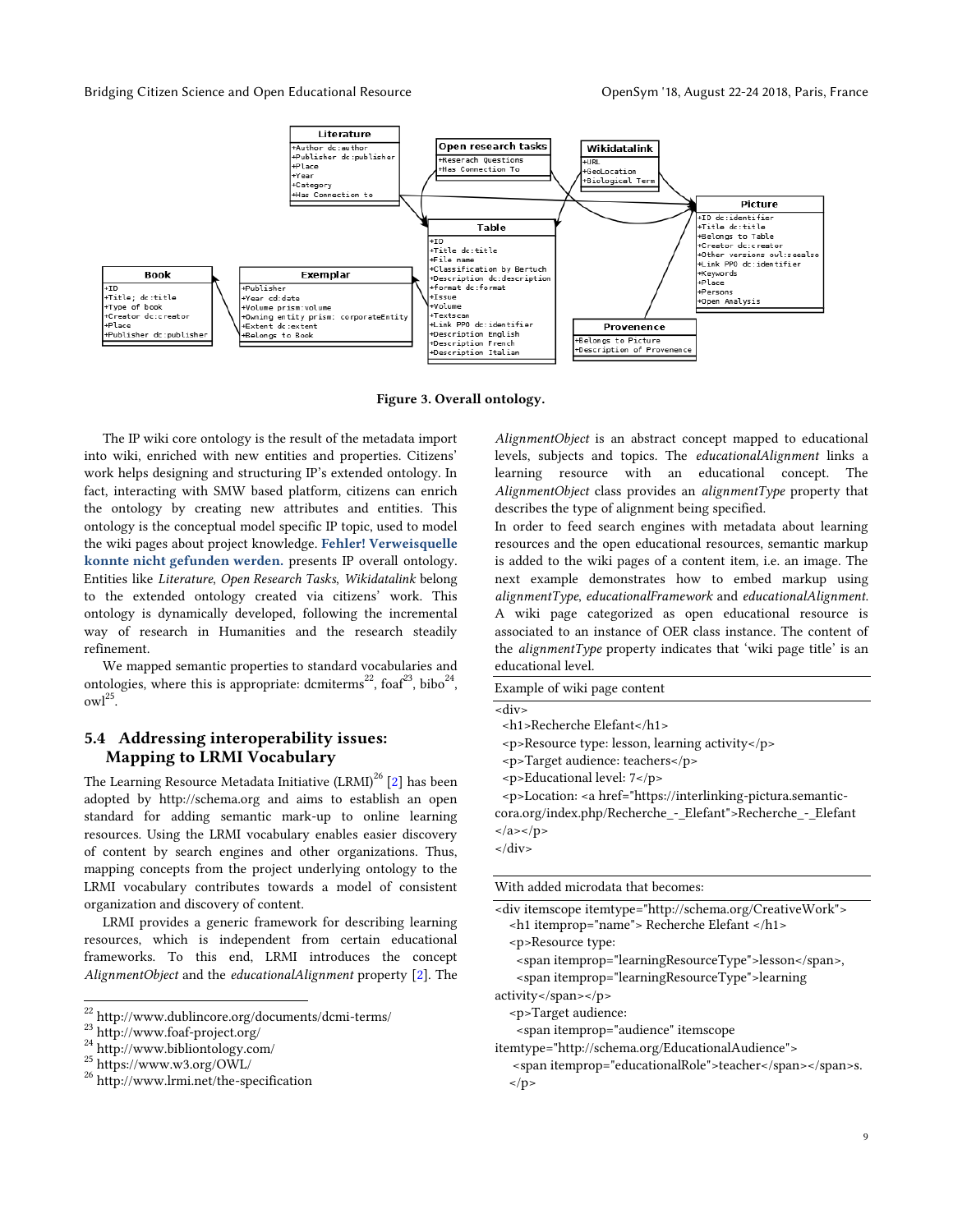<p itemprop="educationalAlignment" itemscope itemtype="http://schema.org/AlignmentObject">

 <span itemprop="alignmentType">Educational level</span>:

 <span itemprop="educationalFramework"> tertiary education/Hochschule</span>

<span itemprop="targetName">7</span>

<link itemprop="targetUrl" href="

https://www.bildungsserver.de/Hochschulsystem-1158-de.html"  $\left| \right\rangle$  </p>

 <p>Location: <a itemprop="url" href=" https://interlinkingpictura.semantic-cora.org/index.php/Recherche\_-\_Elefant "> Recherche - Elefant </a>

 $<$ /p>

 $\langle$ div $>$ 

Any information encoded in webpages using LRMI metadata will be available through some of their generic tools and services, e.g. Google custom search engines.

# **6 DISCUSSION AND FUTURE WORK**

Manuscript and early prints held in heritage institutions (libraries and archival collections) are of special interest for humanities research. In order to achieve a harmonized, standardized and meaningful description of resources, librarians, archivists and humanities researchers, on one side, need to collaborate in low technological barrier frameworks. On the other side, Semantic Technologies give the opportunity to address the recent move in eHumanities towards multimethod approaches offering multi-layered research environments. In this respect, our approach employs Semantic MediaWiki (SMW) technology in order to fulfill requirements (functional, structural and as user interface) of a web-based platform that serve as an infrastructure for IP project. Moreover, the project stakeholders invite citizens to participate and convert their knowledge to contribute to the project and learn about Bertuch and his world and also create pieces of new knowledge in the form of open educational resources. As we have discussed in the [Section 2,](#page-1-0) not many projects state education as a primary goal.

CS projects are built up on two pillars: technology and citizens motivations. The IP project uses a researcher's and citizen's design driven approach to address the technological challenges. We employ the light semantic web technologies and tools, collaborative spaces and elaborate methodology to create appropriate tasks. Web platforms based on SMW are a way to ease the research process.

Our main contributions in this work address several levels:

- A new collection of semantic templates and forms to Semantic MediaWiki to capture the metadata of the digitized version of Bertuch's book.
- Methodologic and infrastructural support for collaborative creation of OER.
- A dynamic ontology of Bertuch's world.
- A set of bespoke tools and templates to support citizens' contribution to the project.

 Usage of controlled vocabularies to address interoperability at the project and metadata level.

We use already existing social networks around the BBF library interested in the subject and create task templates which gradually imply users in the subject. Clear guidelines and early examples could help also.

Also, user feedback is an important way to collect requirements and suggestions. Their motivation and interest is kept alive by the opportunities to improve their skills and contribute to OERs creation, as there are mostly professionals in education.

# **6.1 Limitations of work**

As the IP project is still under development, there are only limited quantifiable assets available. Most of the findings came on the form of lessons learned.

# **6.2 Lessons learned**

- Help wiki users "Snap to grid". Users can make change to ontology that will invalidate previously verified requests and they can diverge on ontology evolution. Restrict ontology updates to administrators is not in the wiki spirit. But clear guidelines, templates, semantic forms and "good practices" examples state the best.
- Involve users in early stages of project design and development and bring semantic technologies to user not vice-versa.
- Give back enhanced corpora of data and metadata along with user experience in the form of comments, image and/or text annotation or references to external resources achieved via citizens 'contribution to digital libraries.
- The work in wiki based platforms never ends and maybe someone else with access to the same wiki knows something better about the topic. This style matches the eHumanities research style which is incremental and evolves around the research object.

# **6.3 Future work**

There are certain other possibilities to use data collected by citizens in the project. Using Wikidata API is only one way to add more structured data. Another way is to use other sources that are connected to Wikidata. Once semantic linking of Bertuch' predecessors and successors are collected in to IP wiki, it is possible open the unexplored way to have quantitative analysis, i.e. how much of Bertuch's book is original content and how much is copied or inspired from other works. We can also show how Bertuch influenced other publishers at the same time.

The IP project is mostly targeting the German space, where LOM standard for educational resources is mostly used. In order to make our project interoperable with the rest of these resources, we plan to map our ontology terms to Lom standard too.

Our work can be interesting for teachers and lecturers in the (digital) humanities that often lack the technical capabilities of building digital tools. In this respect, the project will be used in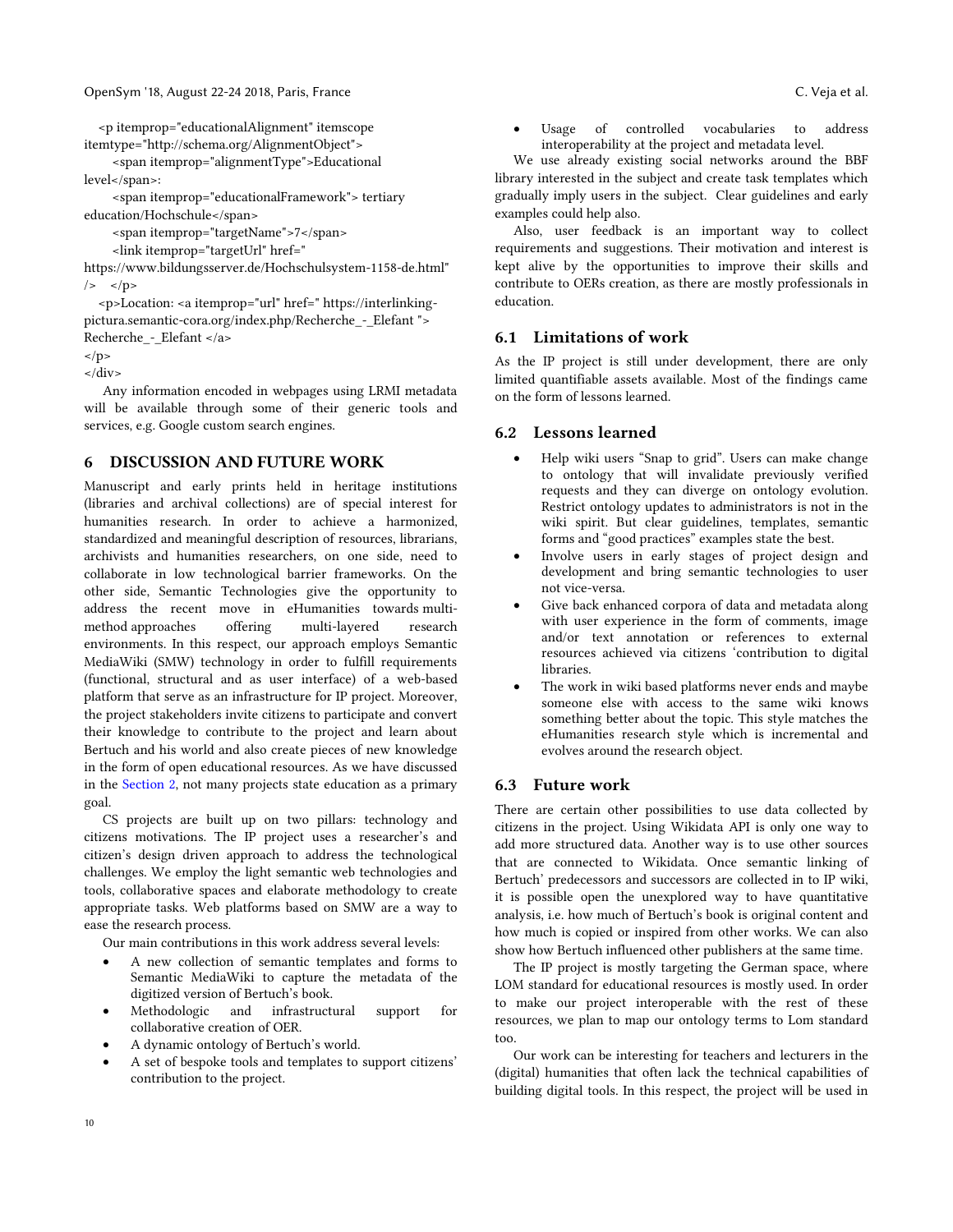the summer term 2018 for a course about digital humanities at Hochschule Darmstadt in the master's program information science.

## **7 CONCLUSIONS**

In summary, we have performed both an experimental and theoretical study of the spin eigenmodes in dipolarly coupled bicomponent cobalt and permalloy elliptical nanodots. Several eigenmodes have been identified and their frequency evolution as a function of the intensity of the applied magnetic field has been measured by Brillouin light scattering technique, encompassing the ground states where the cobalt and permalloy dots magnetizat When considered as a tool, method, or form of research collaboration, citizen science is associated with the potential for significant benefits for volunteers, for example, for improving literacy [10] or even writing scientific papers.

Many scientific projects employ MW and SMW as underlying technologies to support research in different domains.

Several works employ citizen science as tool to leverage the crowd knowledge into key assets, mostly on the different typologies of crowdsourcing.

Our work is trying to better use citizens' collective knowledge by employing them into a higher level of performed actions in research: metadata curation and enrichment, external sources interlinking and co-creation of open educational resources. We invited the citizens' network evolving around BBF library, students and retired teachers to be part of the project, contribute and learn. Another target group consists of the lecturers at university. They may use the IP project platform in their courses, to teach digital methods in the humanities. It is also suitable for lecturers in information or computer science to teach students methods used in the humanities.

The approach is a layered candidate in achieving interoperability at the syntactic and semantic level with a low technological entry barrier: at the data level, we adopted standardized vocabularies, along with LRMI open initiative for describing online learning resources.

At the organizational level, to ensure interoperability with other citizen science projects, we enrolled the project into the SciStarter.org database, which uses a new proposed metadata set to describe citizen projects.

Also, we described IP platform as authorized source for open educational resources by enrolling the project to OER worldmap<sup>27</sup>.

Nevertheless, Digital Humanities is concerned with not just the use of digital technology for humanities projects, but how the use of digital technology for humanities projects changes the user's experience. This almost unexplored path opens two possible research questions which might be of interest and open new directions to continue our work in the future:

a. What can be learnt by analyzing users' behavior using the IP project platform?

 $\overline{a}$ 

b. How can we use this information to better tailor our services and build on the relationship we've developed with these users?

# **ACKNOWLEDGMENTS**

Initially, the realization of the research environment Semantic CorA was supported by the German Research Foundation (DFG); its further development for Interlinking Pictura was funded in the context of the eHumanities Center CEDIFOR by The German Federal Ministry of Education and Research (BMBF) no. 01UG1416C.

## **REFERENCES**

- [1] Congress UNESCO. 2012 Paris OER declaration. 2012. Open Educational Resources (OER) *Congress UNESCO*, Paris, (June 20-22), 2012, Retrieved February 28, 2018 from http://www.unesco.org/new/fileadmin/MULTIMEDIA/HQ/CI/CI/pdf/Events/ Paris%20OER%20Declaration\_01.pdf.
- <span id="page-10-14"></span>[2] Phil Barker, and Lorna M. Campbell 2014. Learning Resource Metadata Initiative: using schema.org to describe open educational resources. In *Proceedings of OpenCourseWare Consortium Global 2014: Open Education for a Multicultural World*.
- <span id="page-10-9"></span>[3] Yochai Benkler, Aaron Shaw, and Benjamin Mako Hill. 2015. Peer Production: A Form of Collective Intelligence. In *Handbook of Collective Intelligence*, edited by Thomas Malone and Michael Bernstein. MIT Press, Cambridge, Massachusetts.
- <span id="page-10-4"></span>[4] Rick Bonney, Jennifer L. Shirk, Tina B. Phillips, Andrea Wiggins, Heidi L. Ballard, Abraham J. Miller-Rushing and Julia K. Parrish. 2014. Next steps for citizen science. *Science, 343*(6178): 1426-1437.
- <span id="page-10-11"></span>[5] Rick Bonney, Heidi Ballard, Rebecca Jordan, Ellen McCallie, Tina Phillips, Jennifer Shirk and Candie C. Wilderman, 2009. Public Participation in Scientific Research: Defining the Field and Assessing Its Potential for Informal Science Education. A CAISE Inquiry Group Report. Technical report, *Center for Advancement of Informal Science Education (CAISE)*, Washington, DC.
- <span id="page-10-7"></span>[6] Sily Chakkalakal. 2014. Die Welt in Bildern: Erfahrung und Evidenz in Friedrich J. Bertuchs' Bilderbuch für Kinder'(1790-1830). Wallstein Verlag.
- <span id="page-10-2"></span>[7] Milena Dobreva. 2016. Collective Knowledge and Creativity: The Future of Citizen Science in the Humanities, in S. Kunifuji et al. (eds.), *Knowledge, Information and Creativity Support Systems, Advances in Intelligent Systems and Computing, 416,* DOI 10.1007/978-3-319-27478-2\_44.
- <span id="page-10-3"></span>[8] Milena Dobreva and Daniela Azzopardi. 2014. Citizen science in the humanities: a promise for creativity. In: Papadopoulos, G. (ed.) Proceedings of the 9th International Conference KICSS, Limassol, Cyprus, 6–8 Nov 2014, pp. 446–451.
- <span id="page-10-8"></span>[9] Stuart Dunn and Mark Hedges. 2012. Engaging the Crowd with Humanities Research. Centre for e-Research, Department of Digital Humanities, King's College London.
- <span id="page-10-10"></span>[10] M. V. Eitzel, et al. 2017. Citizen Science Terminology Matters: Exploring Key Terms. *Citizen Science: Theory and Practice, 2*(1), p.1. http://doi.org/10.5334/cstp.96.
- <span id="page-10-0"></span>[11] Chiara Franzoni and Henry Sauermann. 2014. Crowd science: the organization of scientific research in open collaborative projects. *Research Policy 43*(1), 1–20
- <span id="page-10-1"></span>[12] Muki Haklay. 2013. Citizen Science and Volunteered Geographic Information – overview and typology of participation. In Daniel Sui, Sarah Elwood, Michael Goodchild (eds.). *Crowdsourcing Geographic Knowledge: Volunteered Geographic Information (VGI) in Theory and Practice.* Berlin: Springer. pp 105- 122 DOI: 10.1007/978-94-007-4587-2\_7.
- <span id="page-10-12"></span>[13] John Hilton III , David Wiley , Jared Stein and Aaron Johnson. 2010. The four 'R's of openness and ALMS analysis: frameworks for open educational resources, *Open Learning: The Journal of Open, Distance and e-Learning, 25*:1, 37-44, DOI: 10.1080/02680510903482132
- <span id="page-10-5"></span>[14] Edel Jennings, Milena Dobreva and Anna Devreni-Koutsouki. 2017, Towards user engagement models for citizen science: initiatives in the digital cultural heritage domain. In: *Cultural Heritage Communities: Technologies and Challenges*, Routledge.
- <span id="page-10-13"></span>[15] Edith Law, Conner Dalton, Nick Merrill, Albert Young, Krzysztof Z. Gajos. 2013. Curio: A platform for supporting mixed-expertise crowdsourcing. In: *Human computation and crowdsourcing. Works in Progress and Demonstration Abstracts*. AAAI Technical Report CR-13-01. An Adjunct to the Proceedings of the First AAAI Conference on Human Computation and Crowdsourcing, pp. 99–100.
- <span id="page-10-6"></span>[16] Victoria Y. Martin, Monica D. Ramirez-Andreotta., Claudia Göbel. 2017:

<sup>27</sup> https://oerworldmap.org/resource/urn:uuid:d6a432b3-bbca-42bf-9aeb-b29cf51acd5c